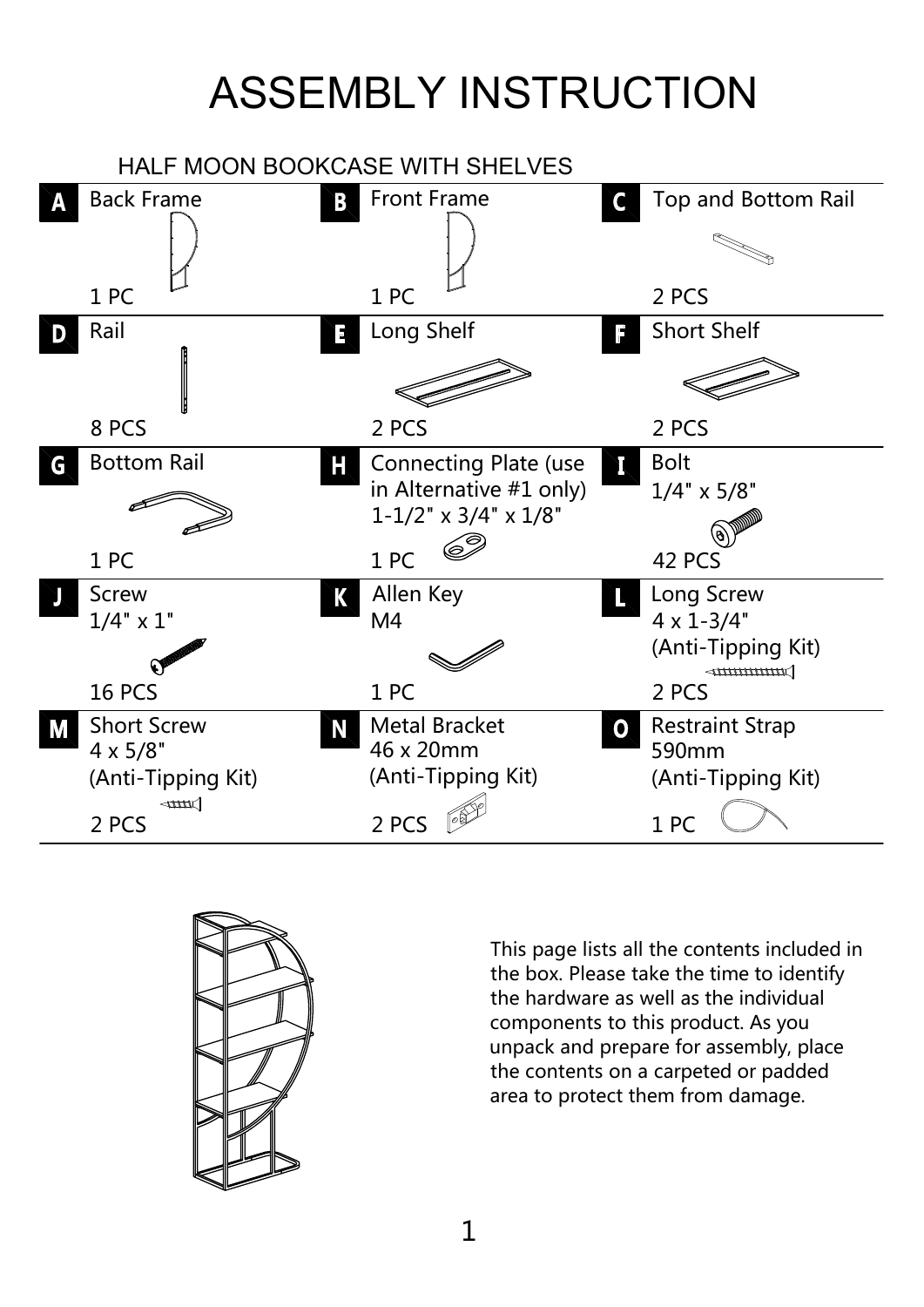Insert Top and Bottom Rail (C) and Rail (D) to Back Frame (A) using Bolt (I) with Allen Key (K).

**Note: Do not fully tighten the bolts at this step.**

 $\mathbf{L}$ 



Attach Front Frame (B) to Top and Bottom Rail (C) and Rail (D) using Bolt (I) with Allen  $\mathbf 2$ Key (K).

**Note: Do not fully tighten the bolts at this step.**

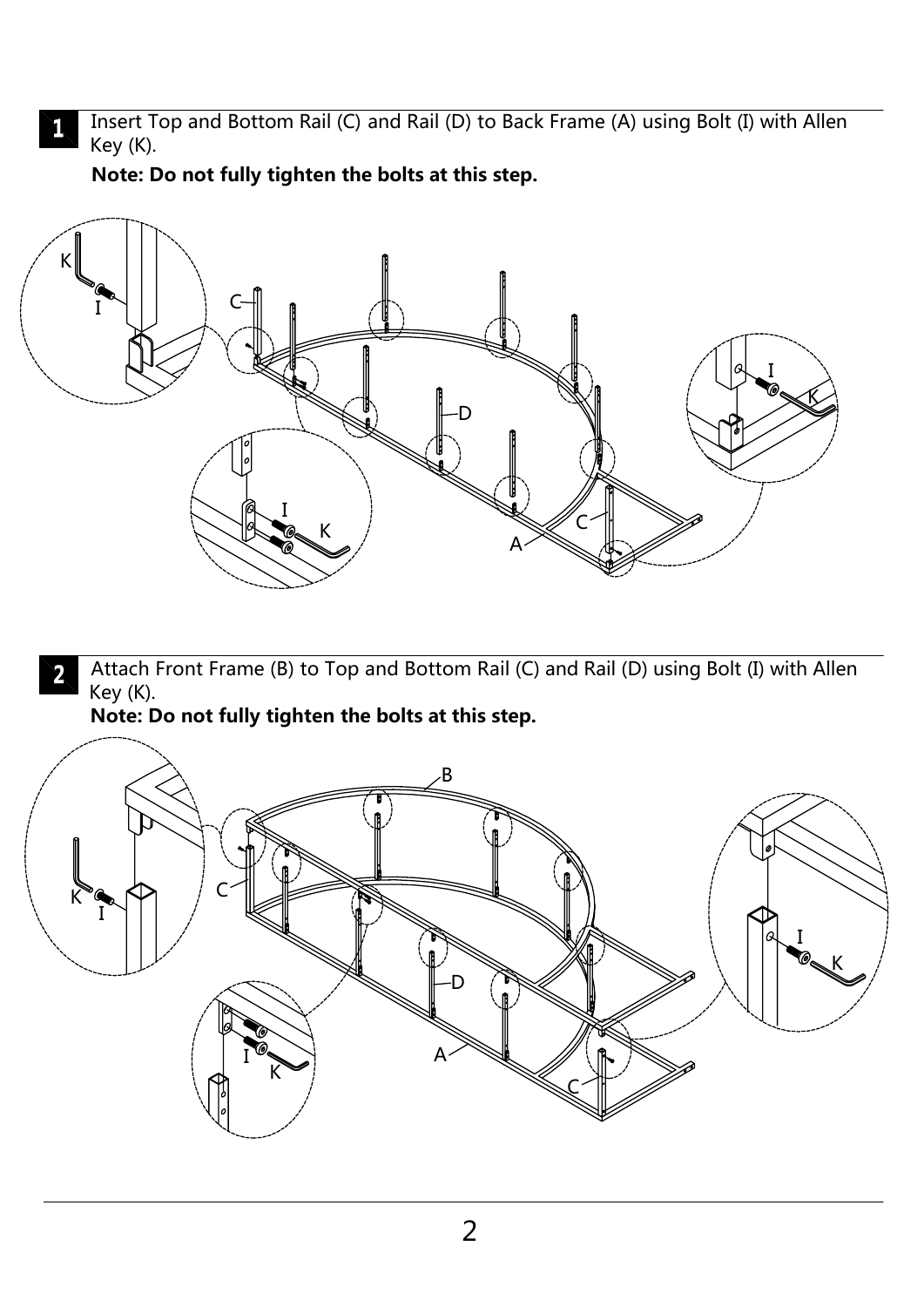Insert Bottom Rail (G) to Back Frame (A) and Front Frame (B) using Bolt (I) with Allen  $\mathbf{3}$ Key (K).

**Note: Do not fully tighten the bolts at this step.**



Attach Long Shelf (E) and Short Shelf (F) to Rail (D) using Screw (J) with Drill Bit (not provided).

**Note: Fully tighten all bolts at this step.**

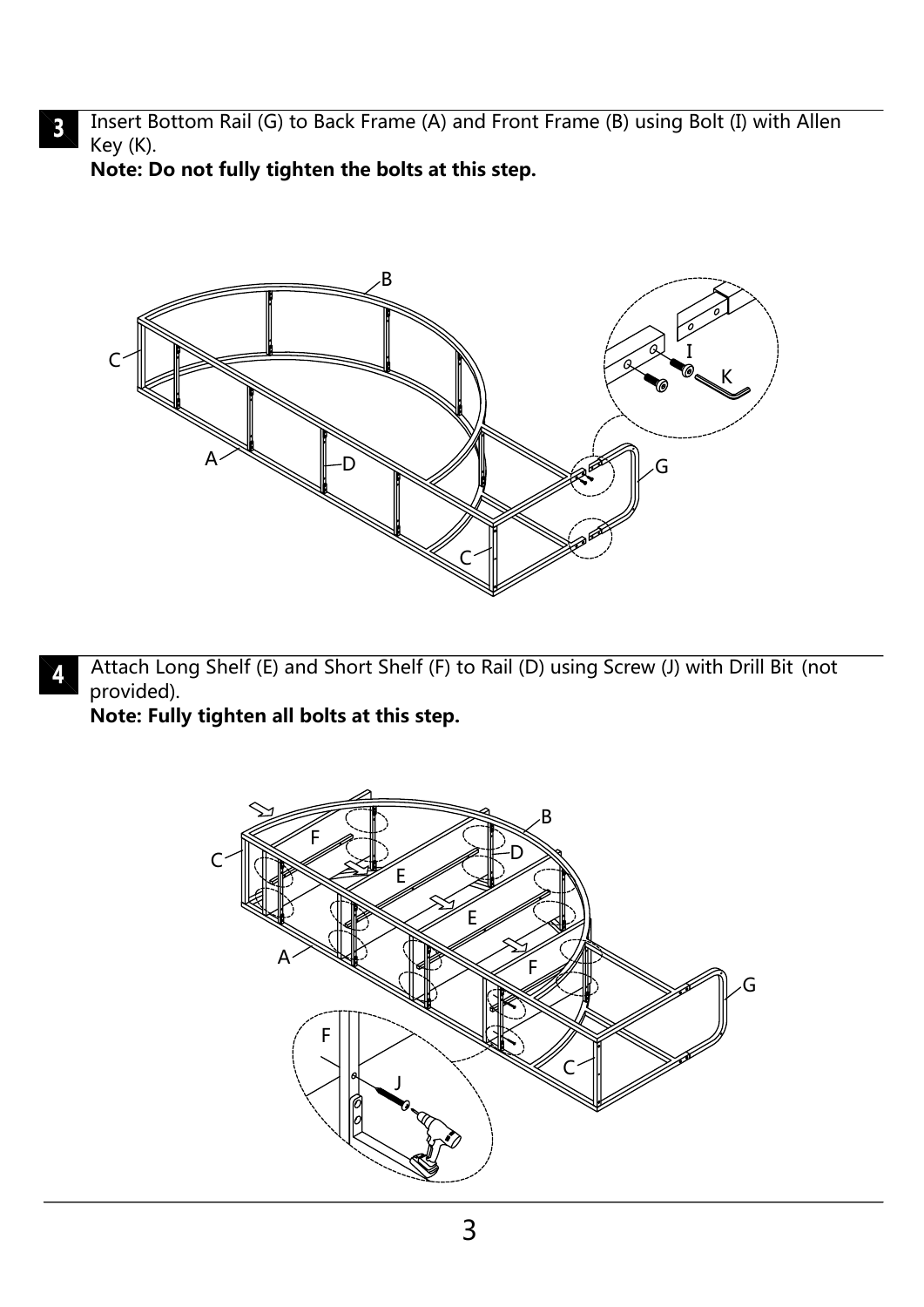With assistance from your adult partners, turn the Bookcase right way up. Adjust the  $\overline{\mathbf{5}}$ pre-installed levelers on the bottom of Back Frame (A) and Front Frame (B) until the Bookcase is level with the ground.



Fix Metal Bracket (N) on the wall using Long Screw (L) with Drill Bit (not provided) as  $6 \,$ shown below.

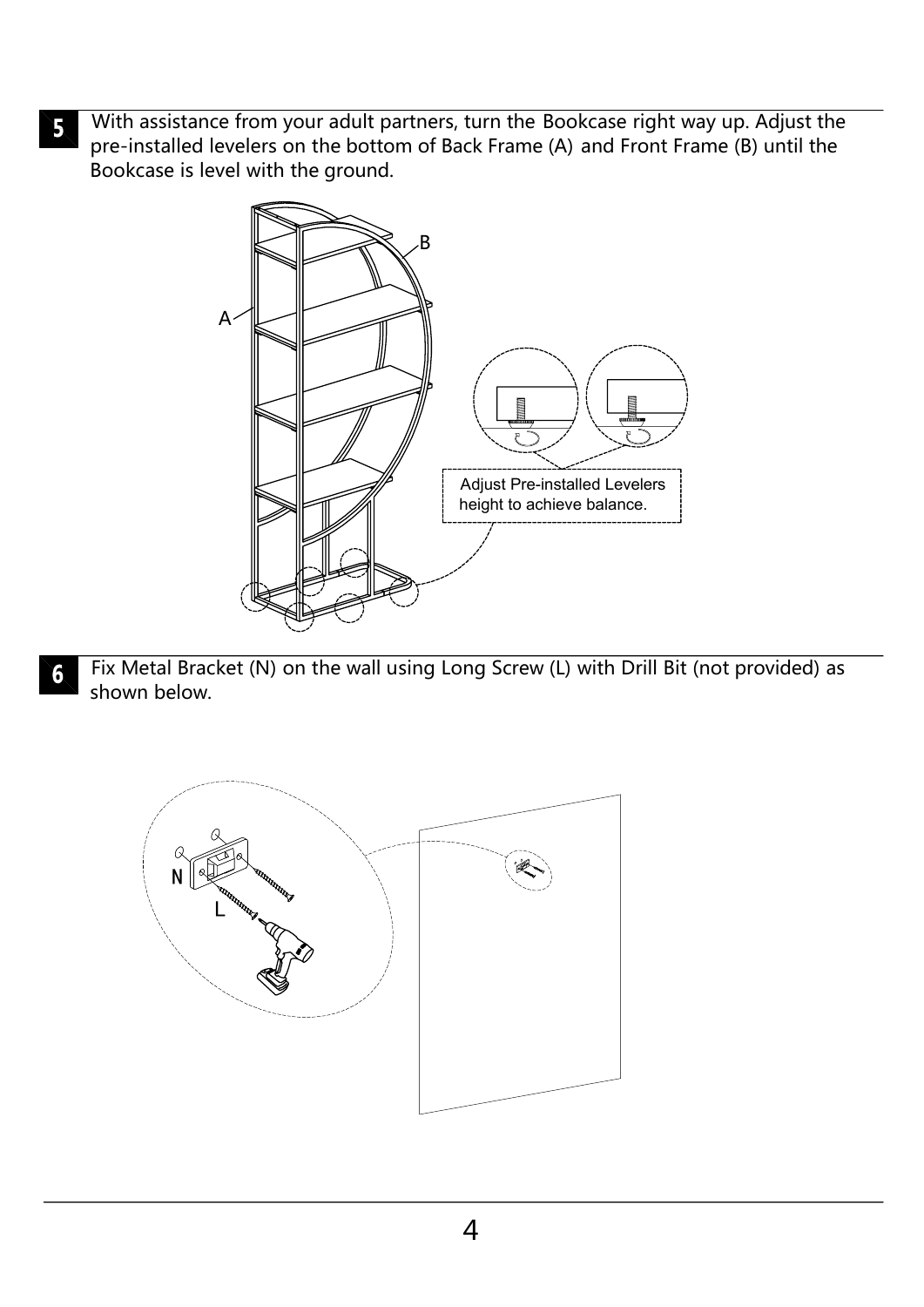Move the Bookcase back against the wall. Fix Metal Bracket (N) on the bottom of Long  $\overline{\mathbf{Z}}$ Shelf (E) using Short Screw (M) with Drill Bit (not provided). Pull the Restraint Strap (O) through the Metal Bracket (N) on the wall and Long Shelf (E) and pull the Restraint Strap (O) tight.

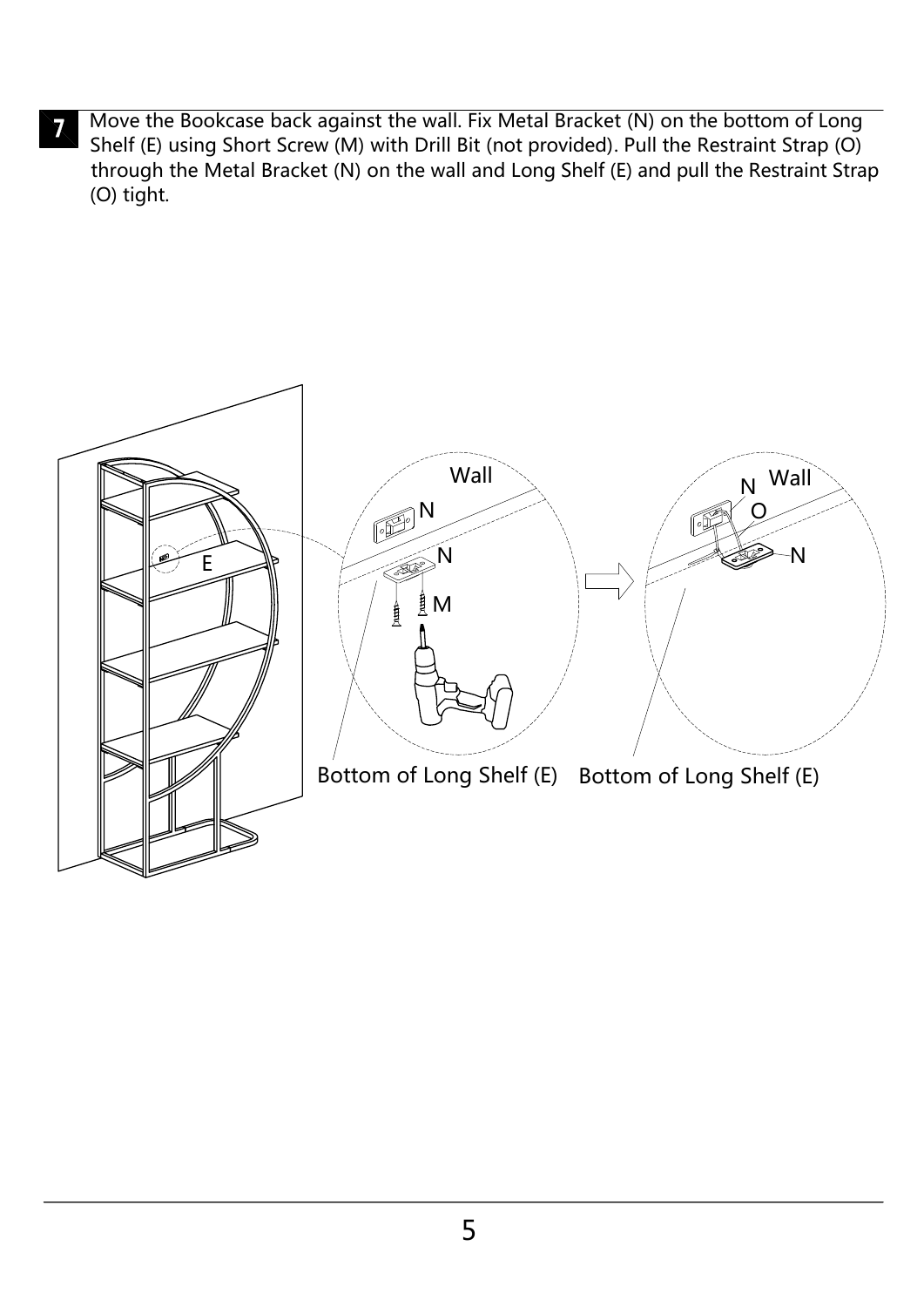Alternative Modular Configurations for Purchasing 2pcs Bookcases

## Alternative #1

Fix Top and Bottom Rail (C) of 2pcs of Bookcases using Connecting Iron Plate (H) and Bolt (I) with Allen Key (K).